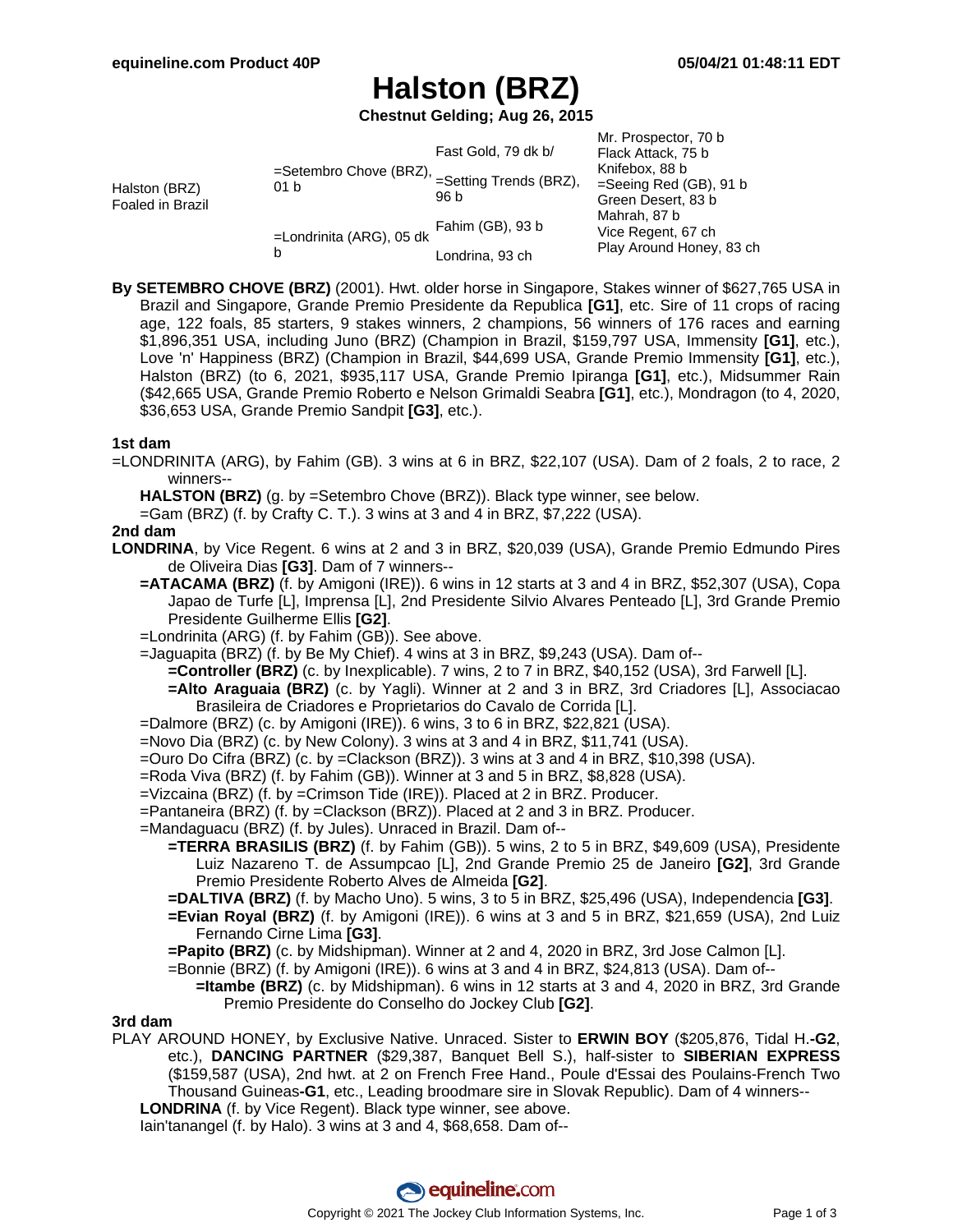# **Halston (BRZ)**

**Chestnut Gelding; Aug 26, 2015**

- **=I LOVE CHEESE CAKE (BRZ)** (f. by =Punk (ARG)). 3 wins at 2 and 3 in BRZ, Ministerio da Agricultura [L], 2nd Luiz Alves de Almeida [L]. Producer.
- **=FINAL THUNDER (BRZ)** (c. by Blushing John). 6 wins, 2 to 6 in BRZ, Premio Delegacoes Turfisticas [L].
- =Juju Glory (BRZ) (f. by Minstrel Glory). Winner at 3 in BRZ. Dam of--
	- =Quanto e Bella (BRZ) (f. by Fahim (GB)). 2 wins at 3 in BRZ, \$21,521 (USA). Dam of--
		- **=Trama de Birigui (BRZ)** (f. by =Kara de Birigui (BRZ)). Winner at 4, 2020 in BRZ, 3rd Natal [L].
- Senora de Mayo (f. by El Gran Senor). Winner at 3 in BRZ. Dam of--
	- **=Bridget Jones (URU)** (f. by Smarty Jones). 5 wins, 2 to 4 in URU, \$59,250 (USA), 3rd Gran Premio Seleccion [L].
		- **=King Normand (BRZ)** (c. by Roi Normand). Winner at 3 in BRZ, 2nd Presidente Rafael A. Paes de Barros [L].
- No Connection (c. by Danzig Connection). Winner at 3, \$11,483.
- My Honey (f. by Houston). Placed at 3, \$9,064.
- Elmajarrah (f. by Caro (IRE)). Placed at 3 in ENG, \$4,310 (USA). Producer.
- Danzin Around (f. by Danzig Connection). Placed at 3, \$3,450. Producer.
- Emelene Birdsell (f. by Bright Launch). Placed at 3.
- Kentucky Shampoo (f. by Maria's Mon). Unplaced in 1 start. Dam of--
	- Creme Rinse (f. by Lahooq (GB)). Winner at 3, \$32,368. Dam of--
		- **Detangler** (g. by Gig Harbor). 3 wins, 3 to 5, 2020, \$140,697, 3rd Oak Tree Sprint S. (PLN, \$7,800).

## **4th dam**

- INDIAN CALL, by Warfare. Unplaced. Half-sister to **LADY TRAMP** (\$85,413, Alcibiades S., etc.), **POPULAR DEMAND** (\$73,228, Flintstone S., etc., sire). Dam of 5 winners, including--
	- **SIBERIAN EXPRESS** (c. by Caro (IRE)). 3 wins at 2 and 3 in FR , placed in 1 start at 2 in ENG, \$159,587 (USA), 2nd hwt. at 2 on French Free Hand., Poule d'Essai des Poulains-French Two Thousand Guineas**-G1**, Prix Morny**-G1**, 2nd Prix de la Salamandre**-G1**, 3rd Prix Jacques Le Marois**-G1**, William Hill Dewhurst S.**-G1**, Prix de Fontainebleau**-G3**. Leading broodmare sire in Slovak Republic.
	- **ERWIN BOY** (g. by Exclusive Native). 11 wins, 2 to 5, \$205,876, Tidal H.**-G2**, Bowling Green H.**-G2**, Edgemere H.**-G3**, 3rd Man O' War S.**-G1**, Whitney H.**-G2**, Bernard Baruch H.**-G3**. Set ntr at Hialeah Park, 1 1/16 miles in 1:40.20.
	- **DANCING PARTNER** (f. by Exclusive Native). 3 wins at 3, \$29,387, Banquet Bell S.
	- Play Around Honey (f. by Exclusive Native). See above.
	- Cheyenne Birdsong (f. by Restless Wind).
		- **SHYWING** (f. by Wing Out). 8 wins, 3 to 5, \$453,830, Las Cienegas H. [L] (SA, \$37,550), Senorita S. [L], Valkyr H. [LR], Valkyr H. [LR] (HOL, \$59,800), Autumn Days H. (SA, \$31,075), etc.
		- **CRESTON** (g. by Flying Paster). 5 wins, 2 to 6, \$329,232, Balboa S. **[G3]**, 2nd Budweiser California Cup Juvenile S. -R (SA, \$20,000), 3rd Dayjur H. [L] (HOL, \$8,250), Chrysler California Cup Sprint H. -R (SA, \$15,000), On Trust H. -R (HOL, \$13,080), etc.
		- **COMPELLING SOUND** (c. by Seattle Slew). 4 wins at 3, \$271,125, Silver Screen H. **[G3]**, Will Rogers H. **[G3]**, 3rd San Felipe S. **[G2]**, Swaps S. **[G2]**. Sire.
		- **SEQUOYAH** (c. by Gummo). 2 wins at 2, \$96,587, Fall Festival Juvenile S., 2nd California Breeders' Champion S.-LR, Rancho Santa Fe S.
		- **Sky Feather** (f. by Flying Paster). Winner at 3 and 4, \$32,325, 2nd Molly Butler H. (TUP, \$4,800), 3rd Twilight Tear H. (TUP, \$4,145), Ruffian H. (TUP, \$2,520).
	- Crown n Feathers (f. by Eternal Prince). Unraced.
	- **Cabo King** (g. by Ruhlmann). 12 wins, 2 to 6, \$291,290, 2nd Nearco Blue Starter H. -R (GG, \$10,000), 3rd California Breeders' Champion S. -R (SA, \$12,000), Vallejo Day Starter H. (SOL, \$7,250).
- RACE RECORD for Halston (BRZ): In Brazil. At 2, one win, once 3rd in 2 starts; at 3, three wins (Grande Premio Derby Paulista **[G1]**, Grande Premio Ipiranga **[G1]**, Farwell [L]) in 4 starts. Earned 75,600 Reals (\$19,679 USA). In Hong Kong. At 4, unplaced; at 5, 2020, one win, 3 times 2nd; at 6, 2021, two wins (Queen Mother Memorial Cup **[G3]**), once 2nd. Earned 7,107,000 HK\$ (\$915,438 USA). Grand